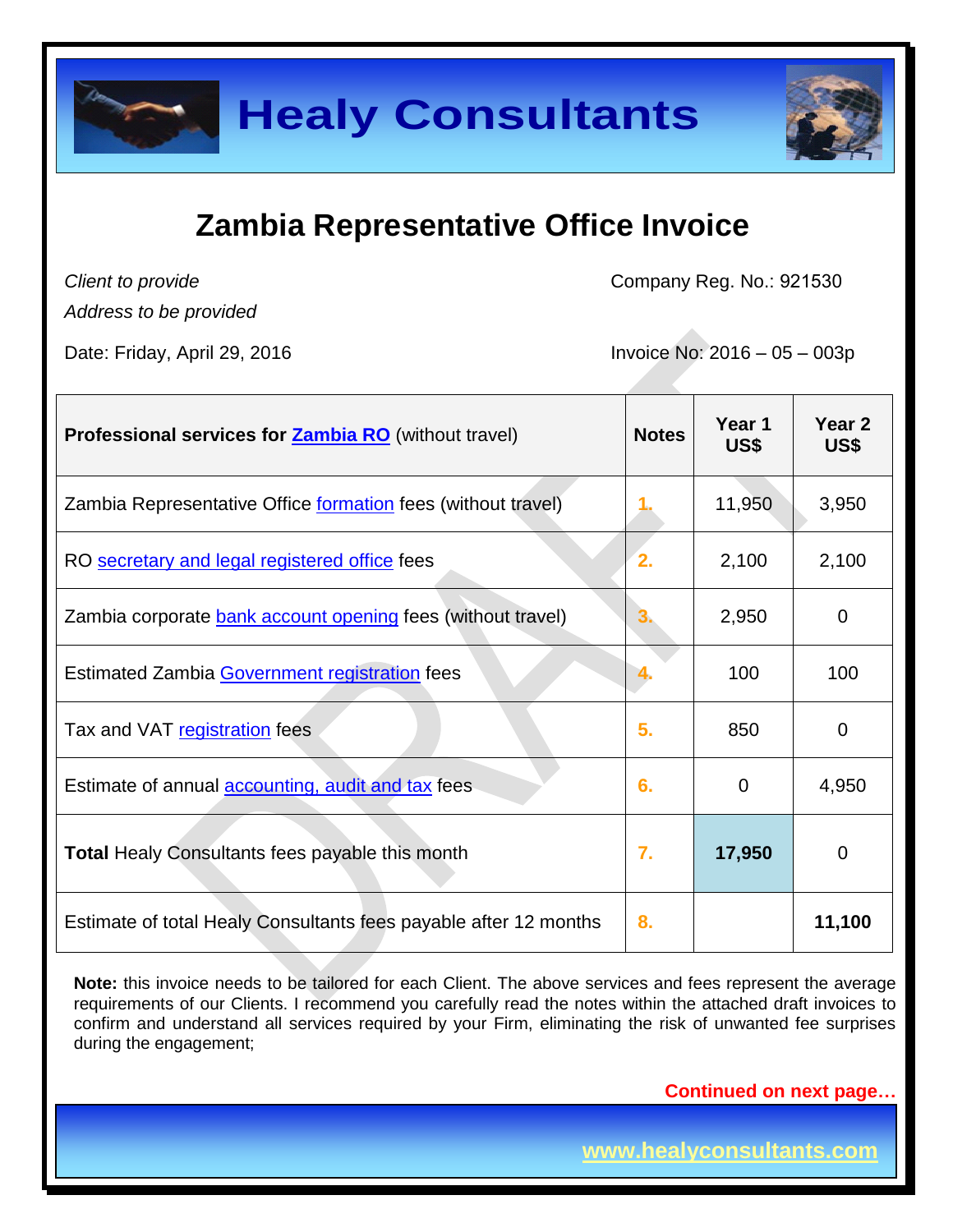### **Zambia Representative Office Invoice**

#### *Notes to invoice above*

**1.** Healy Consultants fees to efficiently and effectively complete Zambian representative office registration within [seven](http://www.healyconsultants.com/zambia-company-registration/fees-timelines/#timelines) weeks by **i)** choosing the optimum regulatory license for our Client's business activities **ii)** reserving a Representative Office name with [PACRA](http://www.pacra.org.zm/) **iii)** settling our accountant and lawyer fees and **iv)** preparing a high quality Representative Office registration application for [PACRA;](http://www.pacra.org.zm/)

All [engagement fees](http://www.healyconsultants.com/company-registration-fees/) (click link) are agreed and paid up front and agree to the fees published on our country web pages. Consequently, there are no hidden fees, surprises or ambushes throughout the engagement. All engagement deadlines are agreed up front in the form of a [detailed project](http://www.healyconsultants.com/index-important-links/example-project-plan/)  [plan,](http://www.healyconsultants.com/index-important-links/example-project-plan/) mapping out [deliverables](http://www.healyconsultants.com/deliverables-to-our-clients/) by week throughout the engagement term;



Every week during the engagement, Healy Consultants will email our Client a detailed status [update.](http://www.healyconsultants.com/index-important-links/weekly-engagement-status-email/) Our Client is immediately informed of engagement problems together with solutions. Your dedicated engagement manager is reachable by phone, Skype, live chat and email and will communicate in your preferred language;

**2.** In accordance with [Zambia Companies Act](http://www.zamlii.org/zm/legislation/consolidated-act/388) (click here), each Zambia Representative Office must appoint an office secretary, who may be a natural person or a body corporate, but the Representative Office secretary must be resident in Zambia. Healy Consultants will be the legal Zambia Representative Office Secretary and our annual responsibilities include **i)** preparation and filing of the legal Annual Return **ii)** securely maintain Representative Office records and chop **iii)** liaise with the Zambia Government on behalf of our Client and **iv)** legal filing of changes of Representative Office structure and **v)** reminding our Client of statutory deadlines;

In accordance with **Zambia Companies Act**, a Representative Office shall as from the date of its registration have a legal registered office in Zambia, to which all official Government communications and notices may be addressed. To comply with this statutory requirement, Healy Consultants Zambia business office will be the registered office address for your Zambia Representative Office. Thereafter, this address will be used to receive Government correspondence including **i)** tax letters **ii)** notice of the legal annual return; and **iii)** all government communications. Most of our Clients wish to place [Healy Consultants'](http://www.healyconsultants.com/corporate-outsourcing-services/company-secretary-and-legal-registered-office/) office address on invoices, contracts, websites and business cards;

**Continued on next page…**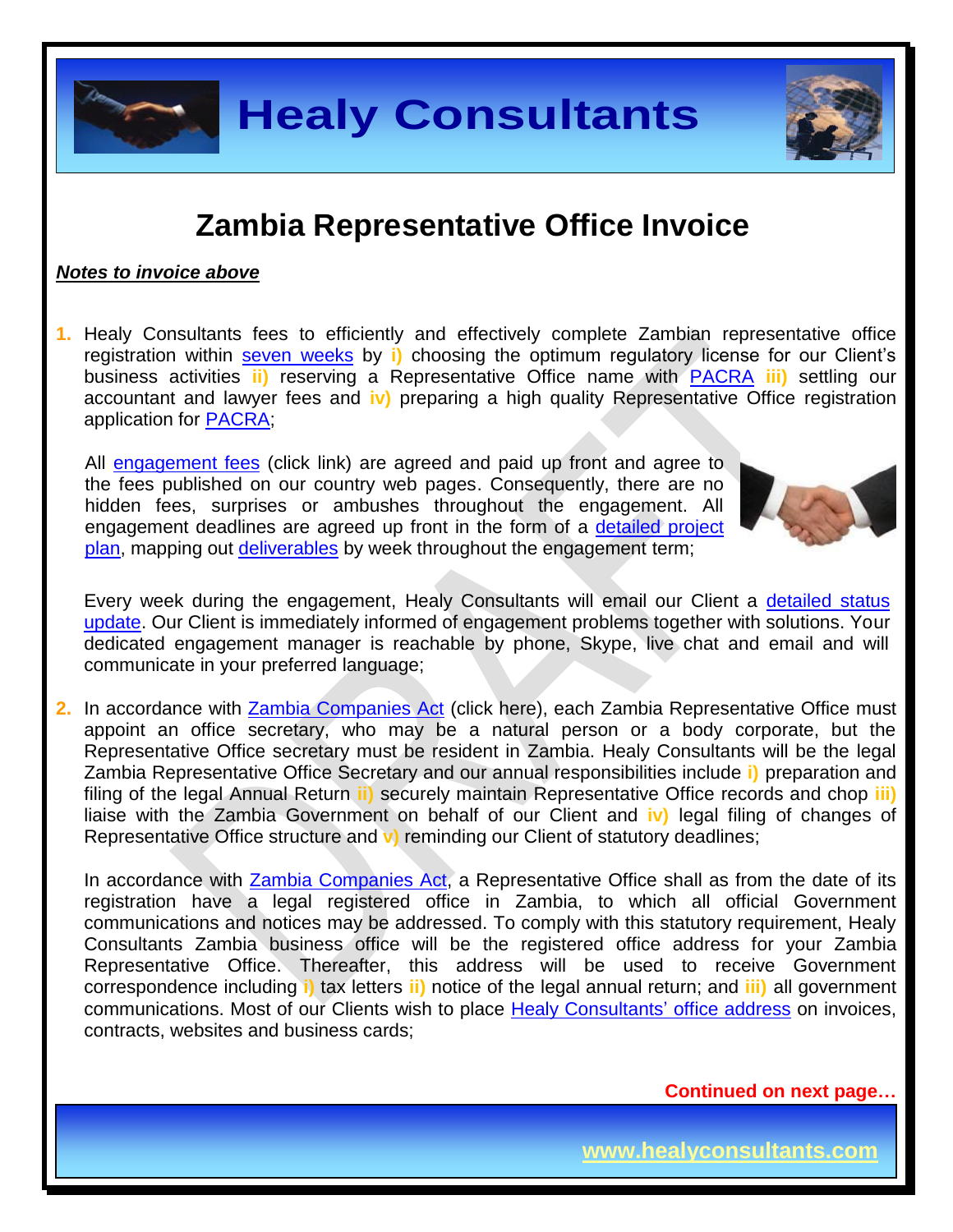



**3.** Healy Consultants will be pleased to open a Zambia corporate bank account without our Client travel. It is a time consuming task, and Healy Consultants will shelter our Client from the associated administrative challenges. As you can appreciate, it is a difficult task to obtain bank account approval through a newly formed Representative Office when shareholders, directors and bank signatories reside overseas. Healy Consultants will prepare a business plan for the bank to optimize the probability of corporate bank account approval. Depending on our Client's business and nationality, there is a 20% probability the banks will request a bank signatory to travel for a one hour bank interview. Healy Consultants will try its best to negotiate with the bank for a travel exemption. If our Client must travel to Zambia for corporate bank account opening, Healy Consultants will refund our Client US\$950;

If our Client is not comfortable with only a Zambia corporate bank account, Healy Consultants will be pleased to open [an international corporate bank account](http://www.healyconsultants.com/international-banking/) (click link) outside of Zambia. Examples include New York, Germany, Liechtenstein, Austria, Bulgaria, South Africa, Australia, London, South America or Dubai. All banks will be top tier banks in these countries with excellent internet banking services. Example of our global banking partners include HSBC, Standard Chartered Bank, Citibank, Barclays, Standard bank, ANZ bank, VTB bank, UBS, Credit Suisse;

The banks enjoy ultimate power of approval of corporate bank account applications. Consequently, guaranteed success is outside of Healy Consultants' control. What is inside our control is the preparation and submission of a high quality bank application that maximizes the likelihood of approval. To date, we enjoy a 100% approval record because of [our global banking relationships](http://www.healyconsultants.com/international-banking/corporate-accounts/) and determination.







Global banks continue to tighten corporate bank account opening procedures, their internal compliance departments completing more thorough due diligence of Clients. Consequently, our Clients should expect the bank account approval period to take up to 4 weeks. Furthermore, global banks now require evidence of proof of business in the country where the corporate bank account will be, including sales contracts or lease agreement;

**Continued on next page…**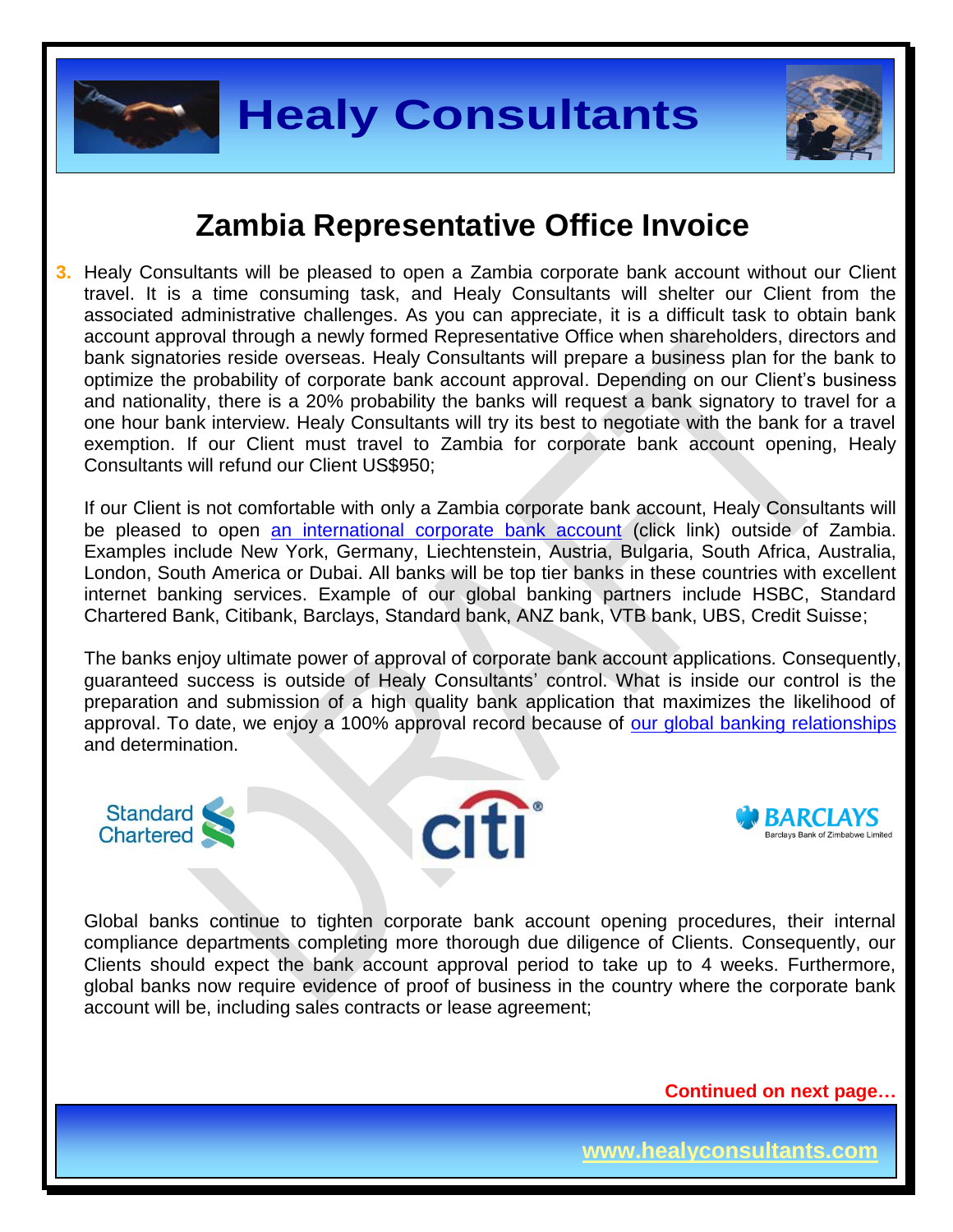

- **4.** This fee is an estimate of government costs payable during your Firm's engagement. All government fee payments will be supported by original receipts and invoices. Examples of government costs include **i)** reserving the Representative Office name; **ii)** obtaining the certificate of registration with [PACRA;](http://www.pacra.org.zm/) **iii)** registering with [Zambia Revenue Authority](https://www.zra.org.zm/) and **iv)** applying for business license with [Lusaka City Council.](http://www.lcc.gov.zm/) Following engagement completion, Healy Consultants will refund our Client any excess of funds received over actual Government costs paid;
- **5.** In accordance with [Zambia Tax Act,](https://track.unodc.org/LegalLibrary/LegalResources/Zambia/Laws/Zambia%20Income%20Tax%20Act%201967%20%28as%20amended%202006%29.pdf) each entity must register for corporation tax and VAT at the [Zambia Revenue Authority;](https://www.zra.org.zm/)
- **6.** These [accounting, audit](http://www.healyconsultants.com/zambia-company-registration/accounting-legal/) and tax fees are an estimate of Healy Consultants fees to efficiently and effectively discharge your annual Representative Office accounting, audit and tax obligations. Following receipt of a set of draft accounting numbers from your Representative Office, Healy Consultants will more accurately advise accounting and tax fees;



- **7.** All fees quoted in this invoice correspond to fees quoted [on Healy Consultants' website.](http://www.healyconsultants.com/company-registration-fees/) Please review this invoice carefully to identify errors. During the rush of the business day, it is possible that Healy Consultants inadvertently made fee calculation errors, typing errors or omitted services or omitted historic fee payments from Clients. In the unfortunate event you identify invoice errors, please revert to me directly re the same. I apologize in advance if I or my staff made invoice errors;
- **8.** Assuming our Clients re-engage Healy Consultants in year 2, this fee is an estimate of the fees payable next year, 12 months after the date of Representative Office registration;
- **9.** The fees quoted in this invoice are a prediction of the fees required to efficiently and effectively complete this engagement in a timely manner. If during the engagement Healy Consultants realizes that the project is more complex than anticipated, requiring a large additional investment of time, my Firm will revert to request additional fees. If Healy Consultants completes the engagement faster than expected and more easily than expected, Healy Consultants is happy to refund some fees to our Client;
- **10.** Engage Healy Consultants to [project manage](http://www.healyconsultants.com/project-manage-engagements/) business set up in every country on the planet. We are the best in the [world](http://www.healyconsultants.com/best-in-the-world/) at what we do, timely completing the  $A$  to  $Z$  of every country engagement;

**Continued on next page…**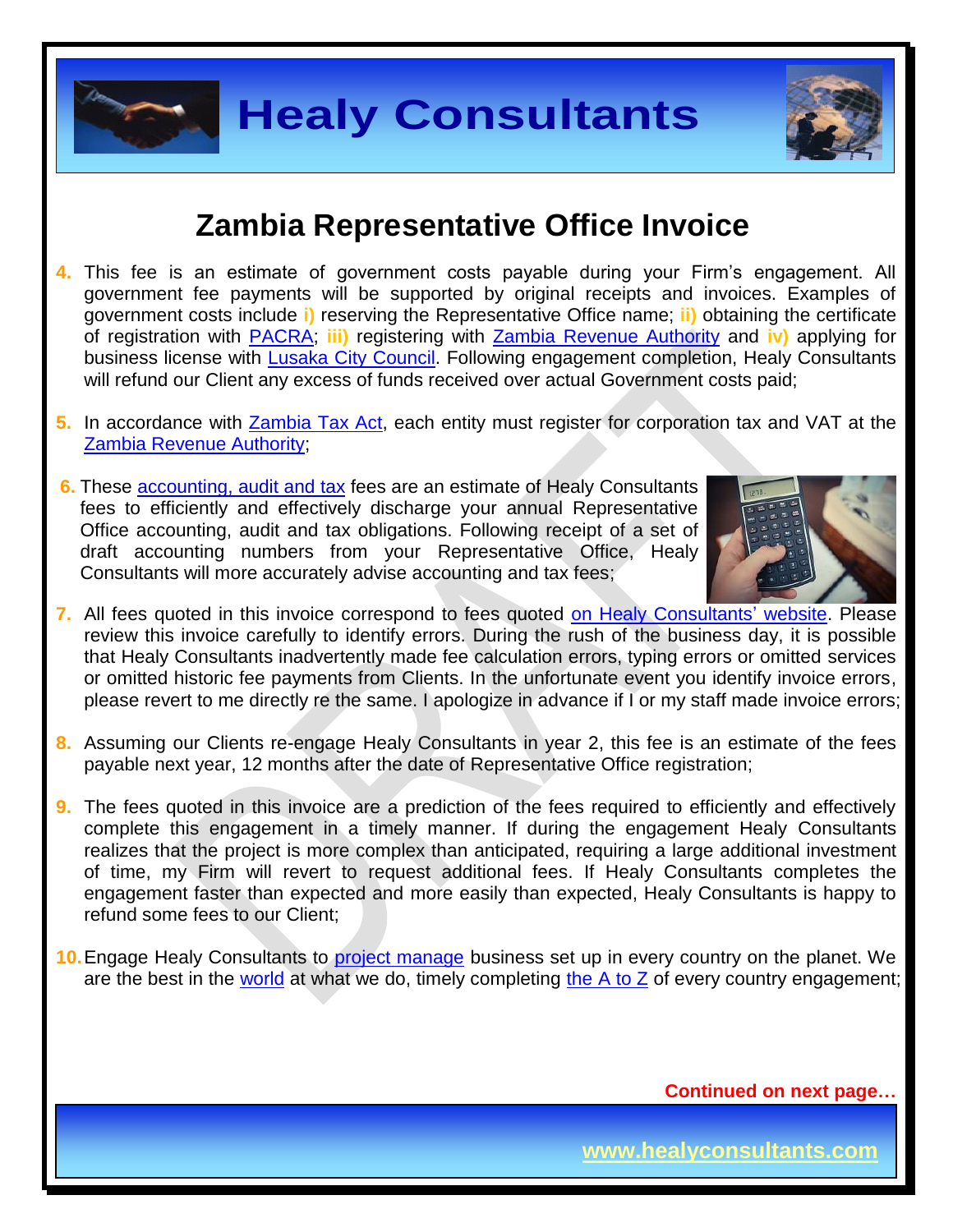

#### **Zambia Representative Office Invoice**

- **11.**Representative office business activities are limited to i) market research ii) Client after sales support and  $\overline{\text{iii}}$  promoting the business of the parent company and  $\overline{\text{iv}}$  research and development. The Representative office is free of corporation tax but must register for GST or VAT. A Representative office can i) lease office premises and ii) but cannot issue sales invoice to Clients' nor *iii*) sign local sales. A Representative office cannot import and export goods. The life of the Representative office is limited to that of the parent company.
- **12.**In accordance with [Zambia Companies Act,](http://www.parliament.gov.zm/downloads/VOLUME%2021.pdf) there is no issued share capital required for Zambia representative office;
- **13.**In accordance with [Zambia Companies Act,](http://www.parliament.gov.zm/downloads/VOLUME%2021.pdf) each Zambia LLC must have at least one individual director ordinarily resident in Zambia. If required, Healy Consultants will be pleased to provide your firm with a professional nominee director in Zambia. Our fee amounts to US\$6,150 per annum;
- **14.**If our Client and Healy Consultants properly plan this engagement, our Clients' will *not* have to travel during this engagement. Healy Consultants will efficiently and effectively complete Representative Office registration and corporate bank account opening in a timely manner without our Client presence. Instead, our Client will need to **i)** sign and get documents legalized in the embassy in their country of origin and **ii)** courier the originals to Healy Consultants office;



- **15.**Depending on our Client's business and nationality, the Zambian Government may require a special regulatory license to carry on your business in the country. Healy Consultants will assist our Client secure license approval; there may be additional engagement fees. However, the Government enjoys ultimate power of approval of Representative Office registrations and business licenses;
- 16. If our Client requires non-resident nominee shareholder and director services [\(click link\),](http://www.healyconsultants.com/corporate-outsourcing-services/nominee-shareholders-directors/) Healy Consultants will be pleased to assist. Our fee for professional, passive nominee non-resident corporate shareholder amounts to US\$2,100 per annum. Our fee to be both non-resident nominee director and shareholder amounts to US\$6,600 per annum. Being the sole shareholders and sole director of a Client's Representative Office exposes Healy Consultants to reputation, litigation and financial risk;

**Continued on next page…**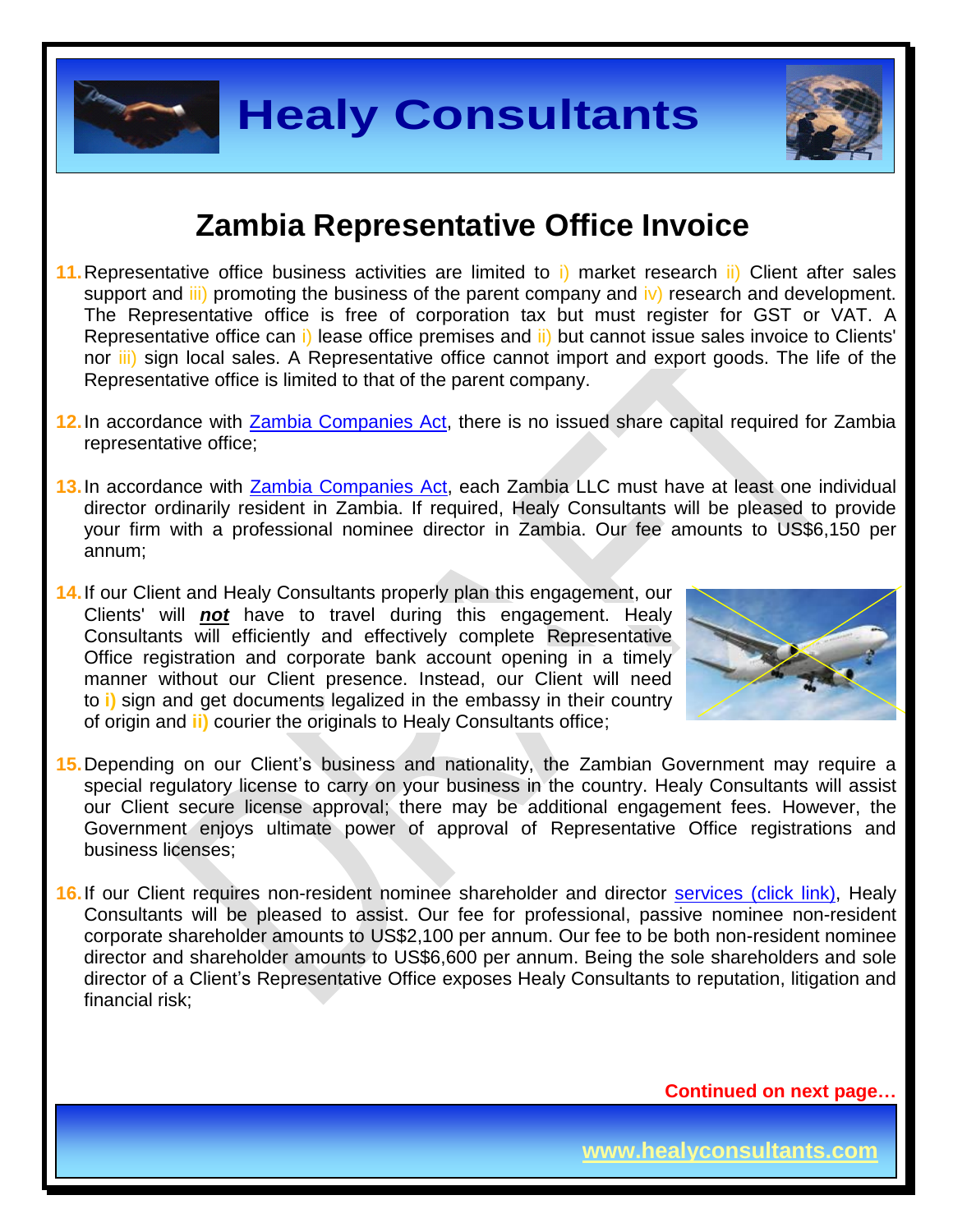



- **17.**It is important our Clients are aware of their personal and corporate tax obligations in their country of residence and domicile. Let us know if you need Healy Consultants help to clarify your local and international annual tax reporting obligations;
- 18. If required, Healy Consultants will be pleased to assist your firm to secure employee [visa](http://www.healyconsultants.com/migration/) approvals. Our fee is US\$3,950 for the first employee, US\$2,950 for the second employee, US\$1,950 per employee thereafter. Our employee visa fees includes preparation of a quality visa application and submitting to the correct Government immigration officers. The Government enjoys ultimate power of approval of visa applications. Consequently, guaranteed success is outside of Healy Consultants' control. What is inside our control is the preparation and submission of a high quality immigration visa application that maximizes the likelihood of visa approval;
- **19.**Some of our Clients request Healy Consultants to provide temporary shared [office space](http://www.healyconsultants.com/virtual-office/) for 6 months until their preferred business premises is found. If your Firm requires this service, our onetime fee is US\$950. Monthly rental thereafter is paid directly to the landlord, independently of Healy Consultants;
- **20.**Monthly, quarterly and mid-year Government tax obligations include monthly and quarterly payroll reporting, VAT and corporation tax return filing. If you need our help, Healy Consultants can complete monthly Government reporting for a monthly fee of US\$860. Healy Consultants monthly support will include **i)** receive in dropbox the monthly invoices from our client **ii)** label monthly bank statement transactions **iii)** preparation and submission of VAT returns and iv) submission of monthly employee payroll reporting;
- **21.**During the engagement, shareholders and directors' documents may need to be translated into the local language; before the Government and Bank approves Representative Office registration and corporate bank account opening respectively. Consequently, our Client should budget for possible additional translation and embassy attestation fees. Either our Client or Healy Consultants can complete this administrative task;

As always, Healy Consultants will negotiate with all third parties to eliminate or reduce additional engagement costs. For transparency purposes, all third party fee payments will be supported by original receipts and invoices. Examples of possible third party payments include **i)** embassy fees **ii)** notary public costs **iii)** official translator fees;

22. Some of our Clients' engage Healy Consultants to [recruit \(click link\)](http://www.healyconsultants.com/corporate-outsourcing-services/how-we-help-our-clients-recruit-quality-employees/) local employees. We have a lot of experience in this area and we are quite skilled at securing quality candidates for our Clients';

**Continued on next page…**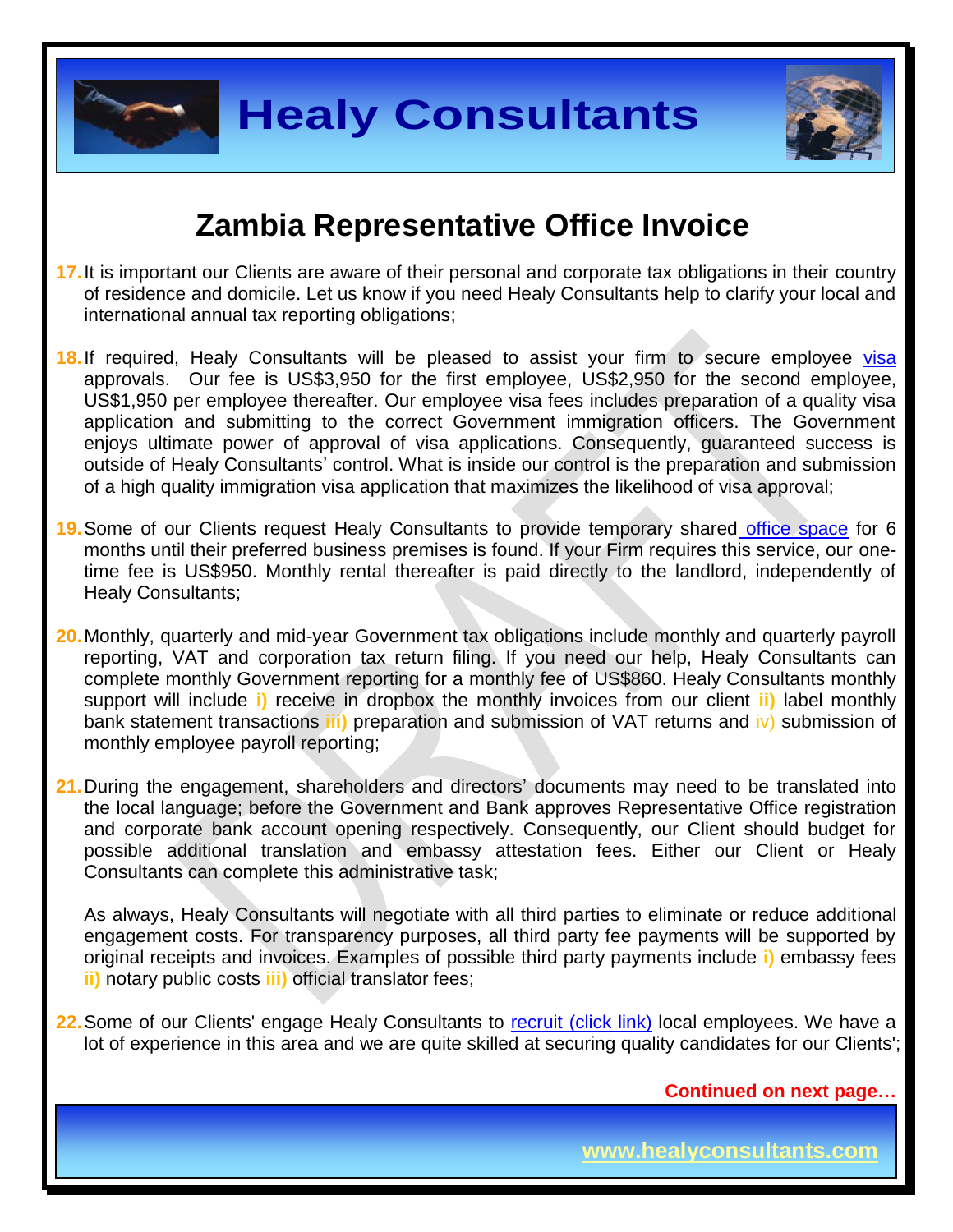### **Zambia Representative Office Invoice**

- **23.** Some of our Clients' require an *immediate country solution*. With this strategy, within a day Healy Consultants can supply our Client **i)** an existing dormant Zambian company number and **ii)** an already approved Zambian corporate bank account number and **iii)** a business address. Turnkey solutions are attractive to those entrepreneurs who wish to immediately close a country deal, sign a contract or invoice a customer;
- **24.**As stipulated on our [business website](http://www.healyconsultants.com/) and in section 3 of our engagement letter, Healy Consultants will only commence the engagement following **i)** settlement of our fees and **ii)** completion and signing of our legal engagement letter;
- **25.**Healy Consultants will only register your Representative Office after 75% of [due diligence](http://www.healyconsultants.com/due-diligence/)  [documentation](http://www.healyconsultants.com/due-diligence/) is received by email. Healy Consultants will only open a corporate bank account after 100% of the Client's original due diligence documentation is received by courier;
- 26. During the annual renewal engagement with our Client, our in-house Legal and Compliance [Department \(click link\)](http://www.healyconsultants.com/about-us/key-personnel/cai-xin-profile/) reviews the quality and completeness of our Client file. Consequently, Healy Consultants may revert to our Client to ask for more up to date [due diligence documentation;](http://www.healyconsultants.com/due-diligence/)
- **27.**To assist our Clients to minimize foreign exchange costs, we offer the payment in SG\$, Euro, Pounds or US\$. Kindly let me know in which currency your Firm prefers to settle our fees and I will send an updated invoice, thank you;
- 28. To efficiently and effectively complete your engagement in a timely manner, we recommend your Firm transfers these funds to Healy Consultants corporate bank account. Thereafter, our Incorporation and Banking Team will aggressively advance your engagement, providing your Firm daily feedback as to engagement status. I would be grateful if you email us the bank transfer advice slip to enable my Accounting Department to accurately and timely identify bank receipts:



Double click on the attachment included here!

**Continued on next page…**